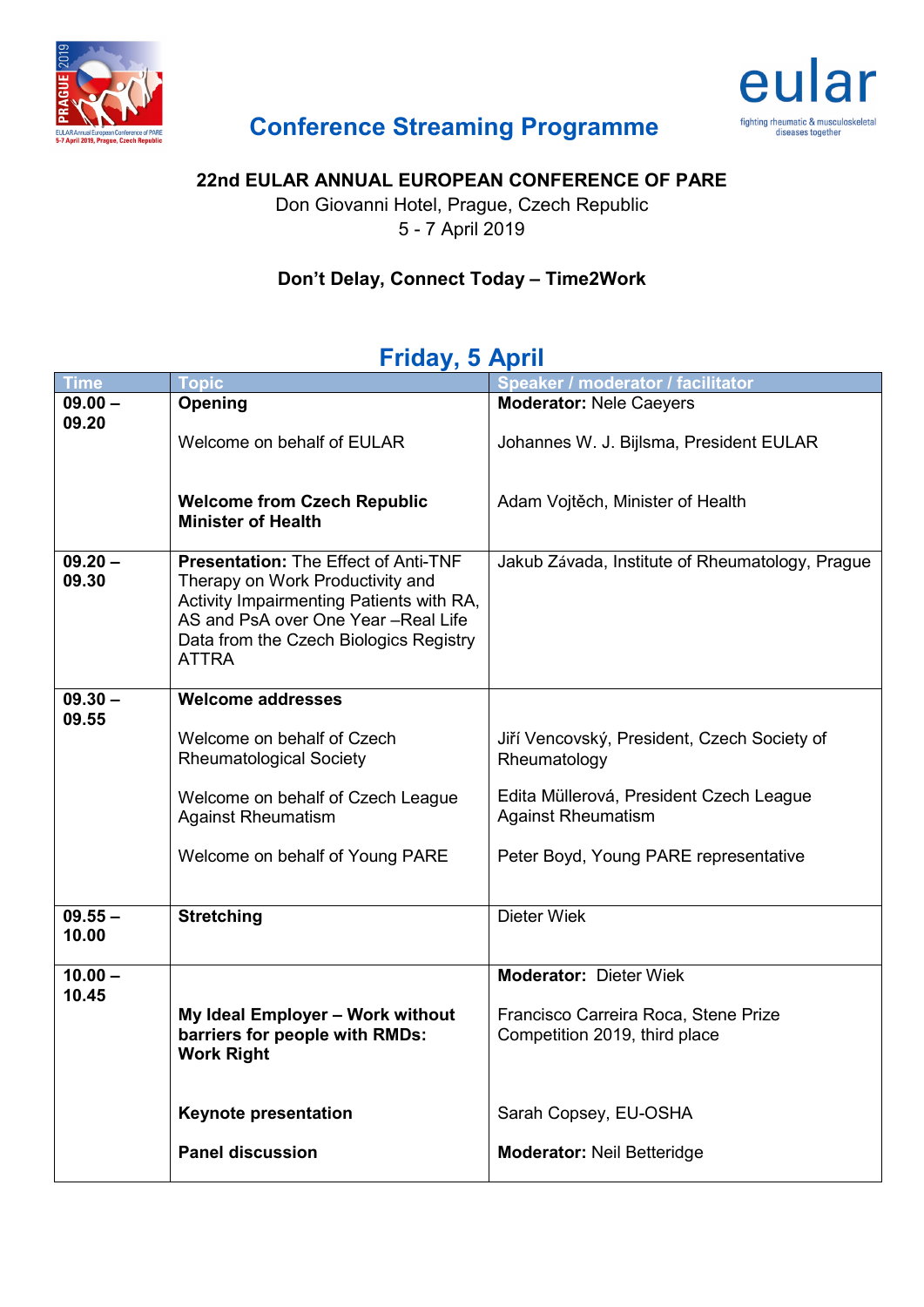| $10.45 -$                     |                                                                                                                                       | Panel:<br>Johannes W. J. Bijlsma<br>Sarah Copsey<br>Hana Šmucrová<br><b>Dieter Wiek</b><br>Jakub Závada |
|-------------------------------|---------------------------------------------------------------------------------------------------------------------------------------|---------------------------------------------------------------------------------------------------------|
| 10.55                         | <b>Introduction to workshops</b>                                                                                                      | <b>Moderator: Nele Caeyers</b>                                                                          |
| $10.55 -$<br>11.25            | <b>Break</b>                                                                                                                          |                                                                                                         |
| $11.25 -$<br>13.05            | <b>Streamed Workshop:</b><br>The Value of Work: asking the right<br>questions                                                         | <b>Dieter Wiek</b>                                                                                      |
| $13.05 -$<br>14.25            | <b>Break</b>                                                                                                                          |                                                                                                         |
| $\overline{14.25}$ –<br>16.05 | <b>Streamed Workshop:</b><br><b>Occupational Rehabilitation: how</b><br>can organisations of PARE support<br>people with RMDs to work | Tanja Stamm                                                                                             |
| $16.05 -$<br>16.30            | <b>Break</b>                                                                                                                          |                                                                                                         |
| $16.25 -$<br>17.05            | Workshop feedback with interactive<br>discussion                                                                                      | <b>Moderator: Elsa Mateus</b><br>Workshop feedback: Workshop leaders                                    |
| $17.05 -$<br>17.15            | <b>Introduction to Saturday programme</b>                                                                                             |                                                                                                         |

# **Saturday, 6 April**

| - , ,              |                                                                                             |                                   |  |
|--------------------|---------------------------------------------------------------------------------------------|-----------------------------------|--|
| <b>Time</b>        | Topic                                                                                       | Speaker / moderator / facilitator |  |
| $09.00 -$<br>09.50 | <b>Best Practice Fair feedback and</b><br>discussion                                        | <b>Moderator: Nele Caeyers</b>    |  |
| $09.50 -$<br>10.00 | <b>Break</b>                                                                                |                                   |  |
| $10.00 -$<br>12.00 | <b>Streamed Workshop:</b><br>Finding the Right Job at the Right<br><b>Time (Young PARE)</b> | Peter Boyd                        |  |